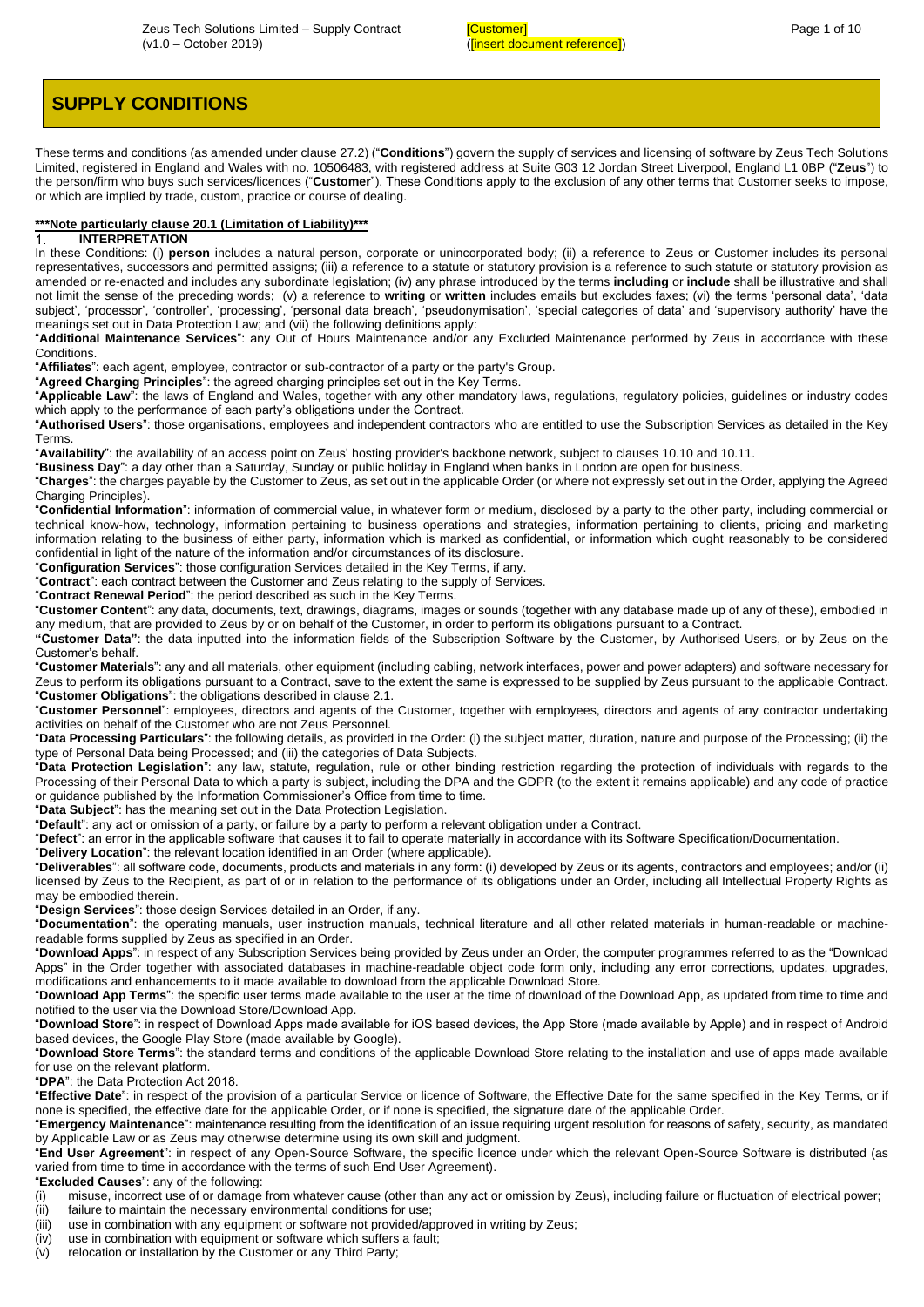(vi) any act or omission of a Third Party;

(vii) any breach of the Customer's obligations under the Contract howsoever arising;

(viii) any modification not authorised by Zeus;

(ix) operator error; or

(x) any other excluded causes set out in the Key Terms. "**Excluded Maintenance**": any Software Maintenance Services necessary as a result of any of the Excluded Causes.

"**Group**": each and every entity that directly or indirectly controls, is controlled by, or is under common control with a party, for so long as such control exists. In the case of companies and corporations, control means beneficial ownership of more than 50% of the voting stock, shares, interest or equity in an entity; in the case of any other legal entity, "control" and "controlled" shall exist through the ability to directly or indirectly control the management and/or business of the legal entity.

"**GDPR**": Regulation (EU) 2016/679 of the European Parliament and of the Council of 27 April 2016 on the protection of natural persons with regard to the Processing of Personal Data and repealing Directive 95/46/EC (General Data Protection Regulation) OJ L 119/1, 4.5.2016, together with any implementation of the above into UK law. Any reference to "articles" are references to the GDPR.

"**Included Corrective Maintenance**": maintenance services expressly described within the Services Specification, to be provided during the Maintenance Support Hours.

"**Initial Service Term**": in respect of any element of the Services under a particular Order, the initial term for such element specified in such Order.

"**Initial Contract Term**" the period of time described as such in the Key Terms.

"**Insolvency Event**": (a) the Customer suspends or threatens to suspend payment of its debts or is unable to pay its debts as they fall due or admits inability to pay its debts or is deemed unable to pay its debts under section 123 of the Insolvency Act 1986 or is deemed either unable to pay its debts or as having no reasonable prospect of so doing within the meaning of section 268 of the Insolvency Act 1986 or (if a partnership) has any partner to whom any of the above applies; (b) the Customer starts negotiations with all or any class of its creditors with a view to rescheduling any of its debts, or makes a proposal for/enters into any arrangement with its creditors; (c) a petition is filed, a notice is given, a resolution is passed, or an order is made, for/in connection with the winding up of the Customer; (d) the Customer is the subject of a bankruptcy petition or order; (e) a creditor or encumbrancer of the Customer attaches or takes possession of, or a distress, execution, sequestration or other process is levied or enforced on or sued against, the whole or part of its assets which is not discharged within 14 days; (f) an application is made to court, or an order is made to appoint an administrator, or notice of intention to appoint an administrator is given or an administrator is appointed over the Customer; (g) a floating charge holder over the assets of the Customer becomes entitled to appoint or has appointed an administrative receiver; (h) a person becomes entitled to appoint a receiver over the assets of the Customer or a receiver is appointed over the assets of the Customer; (i) any event analogous to those mentioned in (a)-(h) above in another jurisdiction.

"**Installation Services**": those installation Services described in claus[e 8](#page-3-0) and detailed in the Key Terms, if any.

"**Intellectual Property Rights**": patents, utility models, rights to inventions, copyright and related rights, trade marks and service marks, business names and domain names, rights in get-up and trade dress, goodwill and the right to sue for passing off, rights in designs, database rights, rights to use and protect the confidentiality of confidential information (including know-how and trade secrets), and all other intellectual property rights, in each case whether registered or unregistered and including all applications and rights to apply for and be granted, renewals or extensions of, and rights to claim priority from, such rights and all similar or equivalent rights or forms of protection which subsist or will subsist now or in the future in any part of the world.

"**Key Terms**": the Key Terms of the Contract.

"**Licensed Software**": any Zeus Software and any Subscription Software (except any Open-Source Software).

"**Location**": the location for performance of the applicable Services set out in the applicable Order (if any), or any other location agreed between the parties in writing from time to time.

"**Maintenance Support Hours**": the maintenance support hours specified in the applicable Order (or if no hours are specified, 9.00am to 5.00pm UK time, each Business Day).

"**New Release"**: a new release of all or any part of the Supported Software suitable for use by the Recipient in which previously identified faults have been remedied or to which any modification, enhancement, revision or update has been made, or to which a further function or functions have been added. "**New Version**": a new version of the Licensed Software released by Zeus which provides additional or improved functionality or performance.

"**Normal Business Hours**": 9.00am to 5.00pm UK time, each Business Day.

"**Open-Source Agreement**": in respect of any Open-Source Software, the specific licence under which the relevant Open-Source Software is distributed (as varied from time to time in accordance with the terms of such Open-Source Agreement).

"**Open-Source Software**": any software licensed under any form of open-source licence meeting the Open Source Initiative's Open Source Definition (http://www.opensource.org/docs/definition.php) or any libraries or code licensed from time to time under the General Public Licence (as described by the Free Software Foundation and set out at http://www.gnu.org/licenses/gpl.html), or anything similar, included or used in, or in the development of, Zeus Software, or with which Zeus Software is compiled or to which it is linked.

"**Order**": an agreement between Zeus and the Customer relating to the provision of Licensed Software and/or Services, as more particularly detailed in the applicable Order Form, which has been signed by Zeus and the Customer.

"**Order Effective Date**": in respect of the provision of a particular Service or licence of Licensed Software, the Effective Date for the same specified in the Order, or if none is specified, the signature date of the applicable Order.

"**Order Form**": the form set out at the end of the Contract, to be completed with the relevant details for the applicable Licensed Software and/or Services.

"**Out of Hours Maintenance**": maintenance performed outside of the Maintenance Support Hours.

"**Permitted Purpose**": the purpose of the Data Processing as set out in more detail in the Data Processing Particulars.

"**Permitted Subscription Maintenance Event**": a Subscription Maintenance Event: (i) for Planned Maintenance outside of Maintenance Support Hours, where Zeus has given the Customer at least [3] days' advance notice of the same; (ii) for emergency maintenance during the daily window of [10.00pm to 2.00am UK time], where Zeus has given the Customer as much notice as possible of the same; and (iii) which occurs during Maintenance Support Hours and which was caused by the Customer or requested by the Customer to be undertaken during Maintenance Support Hours. "**Personal Data Breach**": has the meaning set out in the GDPR.

"**Planned Maintenance**": maintenance intended to resolve or prevent issues, improve performance, make enhancements or implement configuration changes that are notified to Customer in advance.

"**Preventative Maintenance**": testing that the Maintained Equipment is functional; and making any adjustments as may be required to ensure the Maintained Equipment remains in Good Working Order, as more particularly described in the applicable Order.

"**Remote Apps**": in respect of any Subscription Services being provided by Zeus under an Order, the computer programmes referred to as the "Remote Apps" in the Key Terms together with associated databases in machine-readable object code form only, including any error corrections, updates, upgrades, modifications and enhancements to them made available to the Customer under the Order.

"**Security Requirements**": the requirements regarding the security of the Personal Data, as set out in the Data Protection Legislation (including, in particular, the seventh data protection principle of the DPA and/or the measures set out in Article 32(1) of the GDPR (taking due account of the matters described in Article 32(2) of the GDPR) as applicable.

"**Service Credits**": the sums attributable to a failure of the Support Service Level, as set out in the applicable Order or added by a change pursuant to Clause [27.2.](#page-9-0)

"**Service Credit Limit**": in respect of a Service to be provided by Zeus pursuant to a Contract, the limit on the accrual of Service Credits (if any), as set out in the applicable Order or added by a change pursuant to Claus[e 27.2.](#page-9-0)

"**Service Delivery Failure**": where, in a particular calendar month, the Uptime Service Level is not achieved.

"**Service Level Start Date**": the start of the month after the Installation Services (if any) and Set-up Services (as applicable) have been satisfactorily completed.

"**Service Levels**": in respect of a Service to be provided by Zeus pursuant to an Order, the service levels for the applicable Services (if any), as set out in the applicable Order or added by a change pursuant to Claus[e 27.2.](#page-9-0)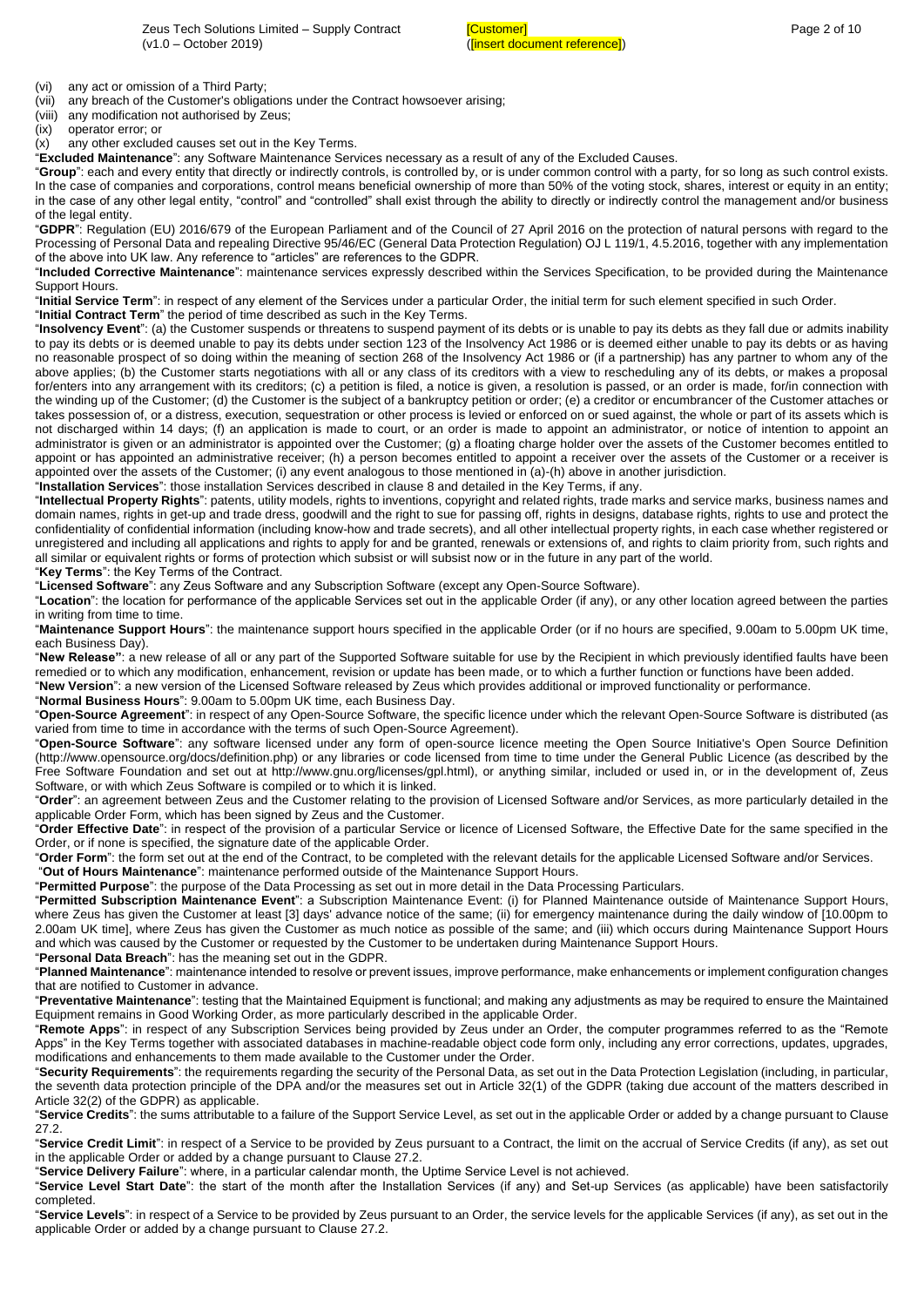"**Services**": the services to be supplied directly by Zeus to the Customer, consisting of one or more of the following: Subscription Services, Configuration Services, Design Services, Installation Services, Training Services, Software Maintenance Services and Consultancy Services as set out in the applicable Order.

"**Services Specification**": the specification for the same as set out (or referred to) in the applicable Order (including in any applicable statement of work). "**Service Term**": the term for the provision of the applicable Services (or where different elements of the Services are to be provided for differing terms, the term for that element), as set out in the applicable Order.

"**Software Development Services**": those software development Services detailed in the applicable Order, if any.

"**Software Development Tools**": any tools and know-how developed, and methods invented, by Zeus in the course of or as a result of carrying out the Software Development Services, whether or not developed or invented specifically or used exclusively to carry out the Software Development Services.

"**Software Maintenance Services**": those software maintenance Services detailed in the applicable Order, if any.

"**Software Specification**": the specification of the applicable Licensed Software, as detailed in the applicable Order. "**Sourcing Issue**": an inability on the part of Zeus to source particular materials or resources (including Zeus Personnel) on terms similar or identical to those

available at the Effective Date (including due to exchange rate fluctuations, increases in taxes or duties) or a change in Applicable Law.

"**Standard Rates**": Zeus' standard rates for the Services as made available by Zeus from time to time. "**Standard Support Service**": the support service more particularly described in the applicable Order.

"**Start Date**": the date of signature by both parties of the Contract.

"**Subject Access Request**": an actual or purported subject access request or notice or complaint from (or on behalf of) a Data Subject exercising his rights under the Data Protection Legislation.

"**Subscription Service Charges**": the charges set out in the applicable Order for the provision of the Subscription Services.

"**Subscription Hosting Services**": the hosting services that Zeus provides pursuant to the Order to: (i) allow Authorised Users to access and use the Remote Apps and Client Data; and (ii) allow interaction of the Download Apps with the Remote Apps and Client Data.

"**Subscription Maintenance Event**": maintenance of the Subscription Hosting Services and/or Subscription Software that may require interruption of the Subscription Services.

"**Subscription Software**": the Remote Apps and the Download Apps (if any).

"**Subscription Services**": the making available by Zeus to Customer of access to the Subscription Software via the Subscription Hosting Services.

"**Subscription Services Specification**": the functionality and performance specifications for the Subscription Services, as set out in the applicable Order.

"**Supported Software**": those software programs listed as Supported Software in the applicable Order and all subsequent amendments and updates to and New Releases of such programmes made available to the Customer.

"**Term**": the period described as such in claus[e 21.1.](#page-8-0)

"**Third Party**": a person other than Zeus Personnel or the Customer.

"**Training Services**": those training Services detailed in the applicable Order, if any.

"**Uptime Service Level**": the uptime service level set out in the applicable Order, identifying a percentage level of Availability per calendar month.

"**Virus**": any thing or device (including any software, code, file or programme) which may: prevent, impair or otherwise adversely affect the operation of any computer software, hardware or network, any telecommunications service, equipment or network or any other service or device; prevent, impair or otherwise adversely affect access to or the operation of any programme or data, including the reliability of any programme or data (whether by re-arranging, altering or erasing the programme or data in whole or part or otherwise); or adversely affect the user experience, including worms, trojan horses, viruses and other similar things or devices.

"**Year**": the period of 12 calendar months from the applicable Effective Date and each 12 calendar month period thereafter.

"**Zeus Bespoke Software**": software programmes developed by Zeus specifically for the Customer, as set out in the applicable Order, including any incorporated Open-Source Software.

"**Zeus Modified Software**: any Zeus Standard Software which is modified or to be modified by Zeus under the Contract, including any incorporated Open-Source Software.

"**Zeus Personnel**": Zeus' employees, directors and agents, together with employees, directors and agents of any contractor undertaking activities on behalf of Zeus in relation to the performance of its obligations under the applicable Contract.

"**Zeus Policies**": the Zeus policies (if any) applicable to the relevant Services, as detailed in the Key Terms/applicable Order, and any other policy mandated by Zeus from time to time on written notice to the Customer.

"**Zeus Software**": any Zeus Standard Software, the Zeus Modified Software, the Bespoke Software and the Software Development Tools referred to in the applicable Order and all subsequent amendments and updates to, or new versions of, such software as may be licenced to the Customer (and the Authorised Users) under an Order.

"**Zeus Standard Software**": any software described as such in the applicable Order (including any Subscription Software), which is licensed directly from Zeus to the Customer pursuant to claus[e 9](#page-4-0) and is provided (or made available) to the Customer without modification, together with any incorporated Open-Source Software.

"**Zeus Software Documentation**": any operating manuals, user instruction manuals, technical literature and all other related materials in human-readable or machine-readable forms supplied by Zeus in respect of the applicable Zeus Software, as set out in the applicable Order.<br>2. BASIS OF CONTRACT

# **BASIS OF CONTRACT**

- The Contract shall come into existence immediately following the Start Date.
- <span id="page-2-0"></span> $\frac{2.1}{2.2}$ The provision of Licensed Software and/or Services shall be agreed between the parties from time to time under Orders, each of which shall be effective when an Order Form is signed by Zeus and the Customer after the Start Date.
- $2.3.$ An Order may not be terminated except in accordance with its terms.
- $2.4.$ If there is an inconsistency between any of the provisions of the Contract, the following descending order of priority shall apply: (i) the applicable Order Form for the relevant Order; (ii) the Key Terms; and then (iii) these Conditions.
- <span id="page-2-1"></span> $2.5.$ Each party warrants that: (i) it has full capacity to enter into and perform its obligations under the Contract, including each Order entered into from time to time; and (ii) the Contract and each Order is executed by a duly authorised representative of that party.
- $2.6.$ The warranties set out at clause [2.5](#page-2-1) above are deemed to be repeated by each party in respect of each Order on signature and the Effective Date for the same.
- $2.7.$ In consideration for the payment of the Charges, Zeus will provide the Services and/or grant access to any Licensed Software (as appropriate) in accordance with the Order, from the applicable Effective Date.

# **CUSTOMER OBLIGATIONS** 3.

 $3.1$ The Customer shall:

- $3.1.1$ provide all necessary co-operation reasonably required in relation to a Contract;
- $31.2$ comply with any and all obligations which are set out in the Contract (including those set out in the Key Terms as well as those set out in the applicable Order, which shall include the applicable Services Specification) which are stated to be performed to be performed by the Customer and any other obligations which are apparent or would be ordinarily expected to be complied with by the Customer in the ordinary course of receipt of similar services;
- $3.1.3$ provide such assistance from the Customer Personnel as may be reasonably requested by Zeus from time to time;
- $3.1.4.$ ensure that the terms of each Order (including any specification) are complete and accurate;
- $3.1.5.$ respond promptly to any request for a decision, guidance, information or instruction which Zeus may submit in relation to an Order from time to time;
- not to do or permit anything to be done that will or may damage the business, reputation, image and/or goodwill of Zeus;  $3.1.6.$
- comply with all Zeus Use Policies (if any);  $3.1.7$
- $3.1.8.$ only use the Services for lawful purposes and shall not use the Services: (i) in any way that breaches any Applicable Law; (ii) in any way that is unlawful or fraudulent, or has any unlawful or fraudulent purpose or effect; (iii) for the purpose of harming or attempting to harm minors in any way; (iv) to send, knowingly receive, upload, download, use or re-use any material which does not comply with the content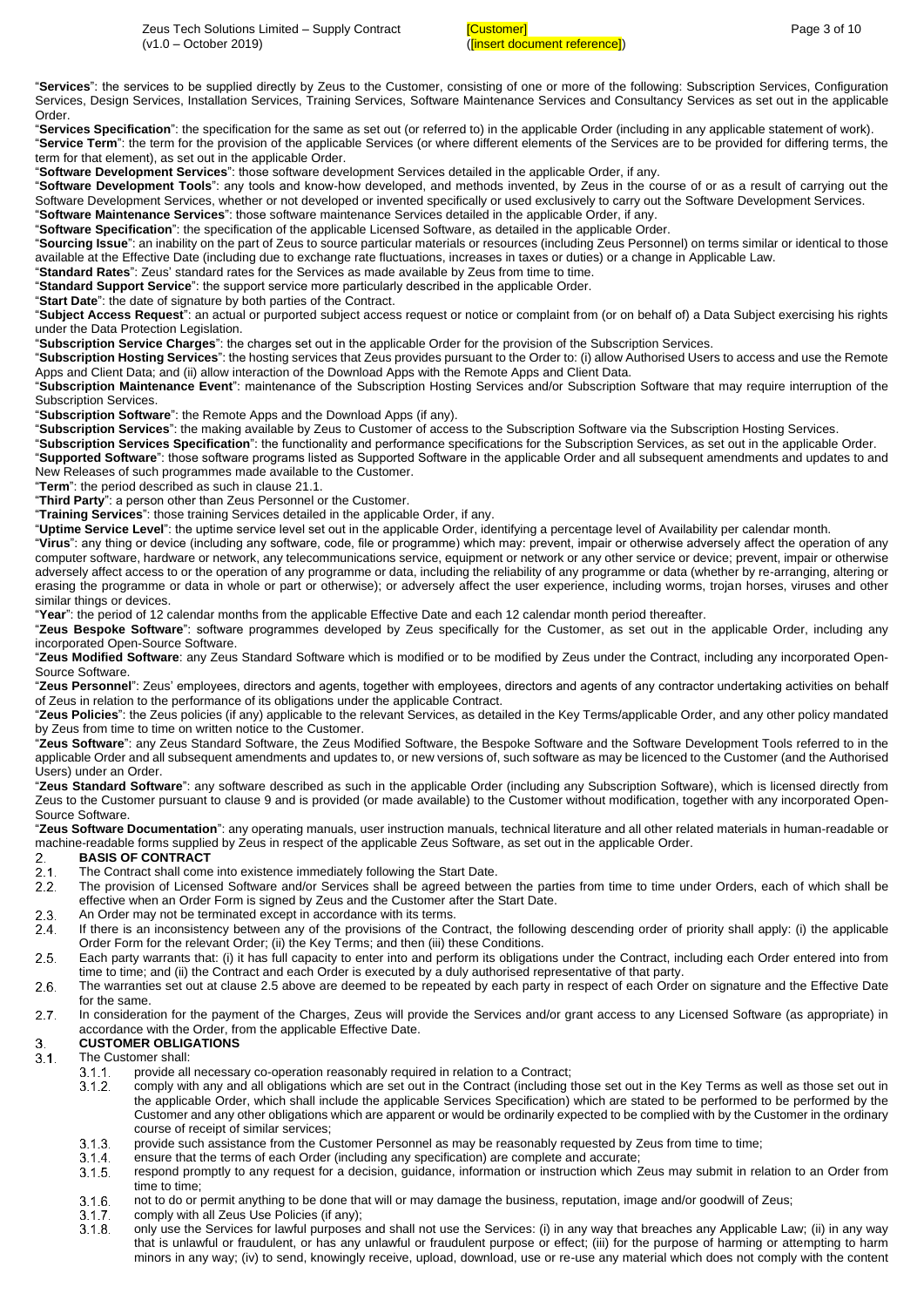standards set out in clause [3.2;](#page-3-1) (v) transmit, or procure the sending of, any unsolicited or unauthorised advertising or promotional material or any other form of similar solicitation (spam); (vi) knowingly transmit any data, send or upload any material that contains Harmful Code; and (vii) not (and shall not attempt to) probe, scan, penetrate or test the vulnerability of any systems or networks of Zeus or to breach any of Zeus' security or authentication measures, whether by passive or intrusive techniques, without Zeus' prior written consent;

- $3.1.9.$ ensure that there are in place all necessary consents, licences and permissions required to permit Zeus to access and use all the Customer Content and Customer Materials and any other items as may be appropriate in connection with each and every Order; and
- $3.1.10$ be solely responsible for procuring and maintaining its network connections and telecommunications links from its systems to Zeus' data centres (or, where appropriate, the third-party portal through which Zeus provides Services to the Customer).

#### <span id="page-3-1"></span> $3.2.$ The content standards are as follows.

- $3.2.1.$ Content must: (i) be accurate (where they state facts); (ii) be genuinely held (where they state opinions); and (iii) comply with Applicable Law.
	- $3.2.2.$ Content must not: (i) contain any material which is defamatory of any person, obscene, offensive, hateful or otherwise inflammatory; (ii) promote sexually explicit material; (iii) promote violence; (iv) promote discrimination based on race, sex, religion, nationality, disability, sexual orientation or age; (v) be used to impersonate any person, or to misrepresent your identity or affiliation with any person; (vi) infringe the copyright, database right or trade mark of any other person; (vii) give the impression that they emanate from Zeus, if this is not the case; or (viii) advocate, promote or assist any unlawful act.

#### <span id="page-3-2"></span> $\overline{4}$ **SERVICES**

- $4.1.$ The terms of this clause [4](#page-3-2) apply with respect to any Services supplied pursuant to an Order.
- During the applicable Services Term, in consideration for the payment of all applicable Charges, Zeus shall provide the applicable Services to the  $42.$ Customer materially in accordance with the Services Specification.
- Zeus shall use reasonable endeavours to observe all health and safety and security requirements that apply at the Customer's premises and that  $4.3$ have been communicated to it in advance of the provision of the Services, provided that it shall not be liable under the Order if, as a result of such observation, it is in breach of any of its obligations under the Order.
- 44 Zeus will use its reasonable endeavours to supply all relevant Services in accordance with any performance metrics set out in the applicable Order in respect of such Services.
- $4.5.$ In respect of the Services, Zeus shall use reasonable endeavours to meet any performance dates specified in the Order/Services Specification, but any such dates are estimates only and time is not of the essence for the performance of the Services.
- 4.6. If performance of the Services is delayed at the request of the Customer, or because of any acts or omissions of the Customer, the parties may agree revised dates for performance. At its discretion, Zeus may apply a reasonable increase to the Charges as a result of such delay.
- $4.7$ Zeus shall have the right to make any changes to the Services which: (i) improve the nature or quality of the Services; (ii) are necessary to comply with Applicable Law; (iii) result from a Sourcing Issue; or (iv) do not materially negatively affect the nature or quality of the Services, and Zeus shall notify the Customer in any such event. Such notification shall include any variations to the Charges which Zeus reasonably considers to be necessary in light thereof.
- 4.8 Zeus shall use its reasonable endeavours to comply with any applicable Service Levels from the Service Level Start Date
- Where Service Credits are stated to accrue, subject to the Service Credit Limit, Zeus shall automatically credit the Customer with the applicable 49 Service Credits. Service Credits shall either be shown as a deduction from the amount due from the Customer to Zeus in the next invoice then due to be issued under the Order, or Zeus shall issue a credit note against a previous invoice and the amount for the Service Credits shall be repayable by Zeus as a debt within 10 Business Days of issue of the credit note.
- $4.10.$ The Service Credits shall be the exclusive financial remedy for the Customer for each service failure for which a Service Credit has been set, unless: 4.10.1 the Customer is otherwise entitled to terminate the Order (or a part thereof) for a Default by Zeus in accordance with these Conditions; or  $4.10.2.$ the failure to perform the relevant Services in accordance with the Service Levels has arisen due to theft, gross negligence, fraud, fraudulent misrepresentation or wilful default.
- $4.11.$ The parties agree that any such Service Credits have been calculated as, and are, a genuine pre-estimate of the loss likely to be suffered by the Customer.
- $4.12.$ Where there is a Default on the part of the Customer, Zeus (without limiting its other rights or remedies) may suspend performance (and is relieved from its performance obligations) until the Customer remedies the same. The Customer shall be liable for any costs incurred by Zeus.

# <span id="page-3-3"></span>5. **SOFTWARE DEVELOPMENT SERVICES**

- The terms of this clause [5](#page-3-3) apply where Zeus has agreed under an Order to provide any Software Development Services.  $5.1$
- $5.2$ Zeus shall develop the Bespoke Software and make the modifications to the Modified Software in accordance with the applicable Software Specification.
- $5.3$ Before delivering any item of Bespoke Software or Modified Software, Zeus shall carry out its standard tests to ensure that such item is in operable condition and is capable of meeting the requirements of the Software Specification, or such tests as are specified in the applicable Contract (or are otherwise agreed in writing between the parties).
- $5.4$ The Customer shall be deemed to have accepted the Bespoke Software or Modified Software if either: (i) the acceptance testing is certified by Zeus to be successful; (ii) the Customer fails to provide the data or results necessary for acceptance testing to be undertaken within the time limits specified in the applicable Order (in respect of which, time shall be of the essence); or (iii) the Customer commences operational use of the Bespoke Software or Modified Software (as applicable).

#### <span id="page-3-4"></span>6. **DESIGN SERVICES**

- $6.1$ The terms of this clause [6](#page-3-4) apply where Zeus has agreed under an Order to provide any Design Services.
- $6.2$ The Customer shall in a timely manner:
	- provide all the Customer Content, and  $6.2.1.$
	- $6.2.2$ facilitate such access to the Customer's premises, equipment and existing systems (or those of its third-party contractors),
	- as may be needed for Zeus to perform the Design Services.
- $6.3$ The Customer shall be deemed to have accepted the Deliverables from the performance of the Design Services if either: (i) the Customer expressly accepts the same; (ii) Zeus can evidence that the Deliverables meet or exceed the requirements for the same set out in the Key Terms; or (iii) the Customer commences use of such Deliverables.

### <span id="page-3-5"></span>**CONFIGURATION SERVICES** 7.

- $\frac{7}{7}$   $\frac{1}{2}$ The terms of this clause [7](#page-3-5) apply where Zeus has agreed under a Contract to provide any Configuration Services.
	- The Customer shall in a timely manner:
	- $7.2.1.$ provide all the Customer Content;
		- prepare its premises, equipment and existing systems (or those of its third-party contractors); and 7.2.2
		- facilitate such access to the Customer's premises, equipment and existing systems (or those of its third-party contractors),  $7.2.3.$
	- as may be needed for Zeus to perform the Configuration Services.
- $7.3.$ Zeus shall carry out any such Configuration Services at the Location (or, at Zeus' option where applicable, via remote access), and subject the results of such services ("**Configuration**") to its standard installation and acceptance tests, or such tests as are specified in the applicable Key Terms.
- 74 The Customer shall be deemed to have accepted the Configuration if either: (i) the acceptance testing is certified by Zeus to be successful; (ii) the Customer fails to provide the data or results necessary for acceptance testing to be undertaken within the time limits specified in the applicable Order (in respect of which, time shall be of the essence); or (iii) the Customer commences operational use of the Configuration.

### <span id="page-3-0"></span>8. **INSTALLATION SERVICES**

- $8.1$ The terms of this clause [8](#page-3-0) apply where Zeus has agreed under an Order to install any items of hardware or software (the "**Installation Materials**"), as stated in the applicable Order.
- $8.2$ The Customer shall in a timely manner:
	- $8.2.1.$ provide all the Customer Content and Customer Materials;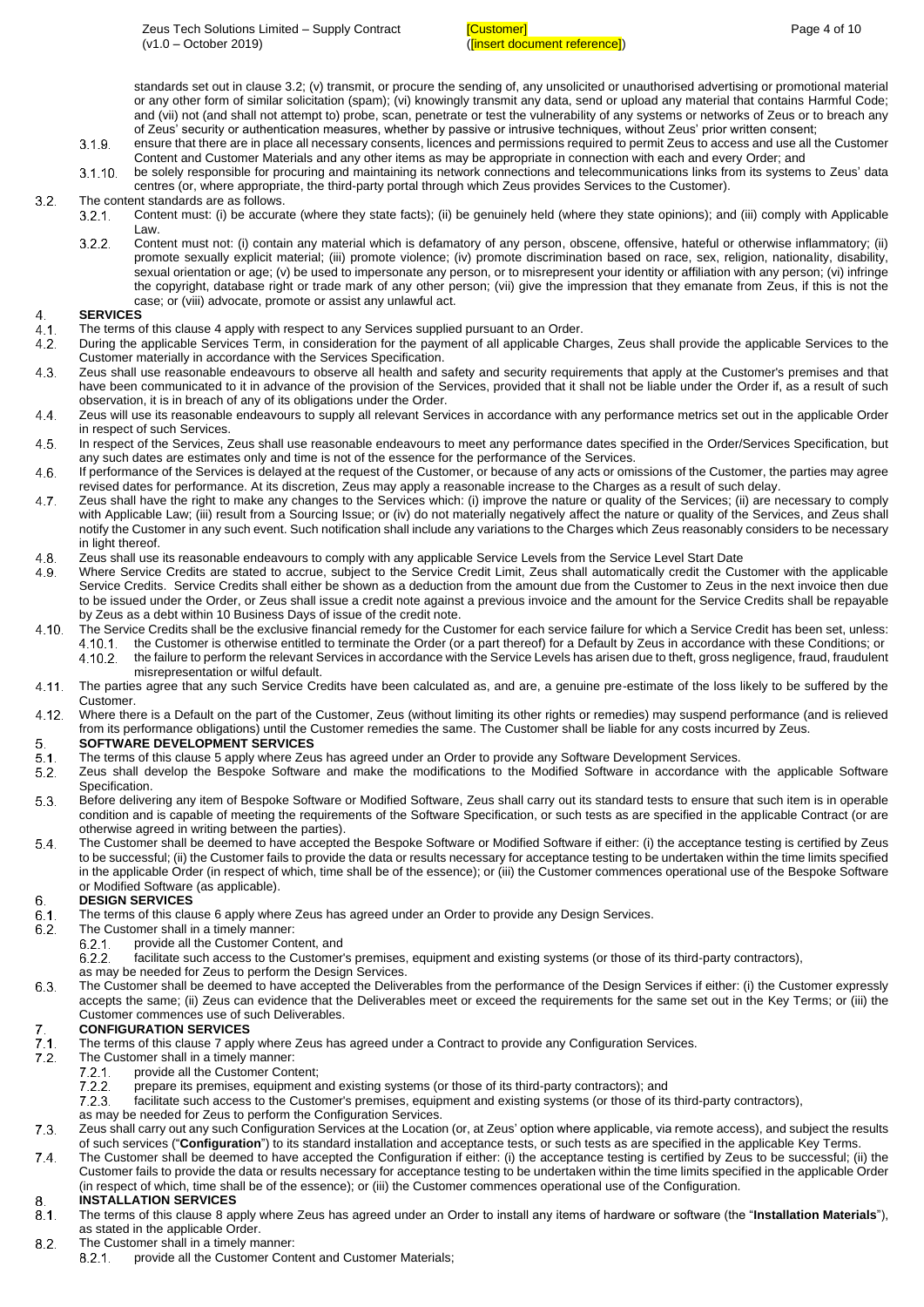- $8.2.2.$ prepare its premises, equipment and existing systems (or those of its third-party contractors); and
- $8.2.3.$ facilitate such access to the Customer's premises, equipment and existing systems (or those of its third-party contractors),
- as may be needed for Zeus to perform the Installation Services.
- Zeus shall carry out any such installs at the Location (or, at Zeus' option where applicable, via remote access), and subject the Installed Materials to 8.3 its standard installation and acceptance tests, or such tests as are specified in the applicable Order.
- 8.4 The Customer shall be deemed to have accepted the Installation Materials if either: (i) the acceptance testing is certified by Zeus to be successful; (ii) the Customer fails to provide the data or results necessary for acceptance testing to be undertaken within the time limits specified in the applicable Order (in respect of which, time shall be of the essence); or (iii) the Customer commences operational use of the Installation Materials.

### <span id="page-4-0"></span>9. **LICENSED SOFTWARE**

- $91$ The terms of this clause [9](#page-4-0) apply where the Customer licences any Licensed Software from Zeus.
- $9.2.$ In consideration for the payment of all applicable Charges, Zeus hereby grants to the Customer a non-exclusive licence for the Licence Term to use the Licensed Software.
- $9.3$ Use of the Licensed Software shall be restricted to: (i) the Licence Type restrictions set out in the applicable Order for the same; (ii) the Quantity restrictions set out in the applicable Order for the same; (iii) the Use Extent set out in the applicable Order; (iv) object code form; (v) the purpose described in the applicable Order; (vi) the normal business purposes of the Customer (and, where "Group use" is expressly permitted in the applicable Order, the normal business purposes of the Customer's Affiliates); (vii) employees of the Customer (and, where "contractor use" is permitted in the applicable Order, third party contractors using the same solely for the benefit of the Customer (and, where "Group use" is permitted in the applicable Order, for the benefit of the Customer's Affiliates)).
- <span id="page-4-1"></span>For the period of:<br>9.4.1. 3 mont 94.
	- 3 months from delivery, the Zeus Software will perform in accordance with the Software Specification/Documentation in all material respects; and
	- $9.4.2.$ the Licence Term, the Subscription Software will perform in accordance with the Software Specification/Documentation in all material respects.

The Customer's sole remedy for breach of the warranty under this clause [9.4](#page-4-1) shall be the correction of the Defect by Zeus within a reasonable time from notification by the Customer of the same.

- $9.5.$ Zeus shall provide to the Customer, from time to time, copies of the Documentation containing sufficient up-to-date information for the proper use and maintenance of the Licensed Software. Such Documentation may be supplied in electronic form.
- 96 The Customer may make such further copies of the Documentation as are reasonably necessary for the use and maintenance of Licensed Software and for training the Customer's personnel in use of Licensed Software. The Customer shall ensure that all of Zeus' proprietary notices are reproduced in any such copy. The Customer may provide copies of the Documentation to any third party who needs to know the information contained in it, provided that such third party first enters into appropriate confidentiality obligations no less stringent than those contained in these Conditions.
- 9.7 Any unauthorised modifications, use or improper installation of Licensed Software by the Customer (or on behalf of the Customer, other than by Zeus Personnel) shall render all Zeus' warranties and obligations under the Order null and void. Zeus shall not be obliged to rectify any particular Defect if attempts to rectify such Defect other than normal recovery or diagnostic procedures have been made by the Customer's personnel or third parties without the permission of Zeus.
- 98 Notwithstanding any other provision, Zeus specifically denies any implied or express representation that the Licensed Software will:

be fit to operate in conjunction with any hardware items or software products other than with those that are identified in the applicable Order  $9.8.1.$ (or in the relevant documentation) as being compatible with the Licensed Software; or

- operate uninterrupted or error-free. 982
- 9.9 The Customer may not use the Licensed Software other than as specified in this clause without the prior written consent of Zeus, and the Customer acknowledges that additional fees may be payable on any change of use approved by Zeus.
- $9.10 -$ Except as expressly licensed, the Customer has no right (and shall not permit any third party) to copy, adapt, reverse engineer, access all or any part of the Licensed Software in order to develop software which competes with the same, decompile, disassemble, modify, adapt or make error corrections to the same in whole or in part.
- $9.11.$ The Customer shall not: (i) sub-license, assign or novate the benefit or burden of the licence to the Licensed Software in whole or in part other than to Authorised Users as expressly permitted in the applicable Order; (ii) allow the Licensed Software to become the subject of any charge, lien or encumbrance; or (iii) deal in any other manner with any or all of its rights and obligations under the Order, without the prior written consent of Zeus.
- $9.12.$ The Customer shall: (i) ensure that the number of persons using the Licensed Software does not exceed the number specified in the applicable Order; (ii) keep a complete and accurate record of Authorised Users, and produce such record to Zeus on request from time to time; (iii) notify Zeus as soon as it becomes aware of any unauthorized use of the Licensed Software by any person; (iv) pay, for broadening the scope of the licences granted under this licence to cover the unauthorized use, an amount equal to the fees which Zeus would have levied (in accordance with its normal commercial terms then current) had it licensed any such unauthorised use on the date when such use commenced together with interest at the rate provided for under these Conditions, from such date to the date of payment.
- $9.13.$ The Customer shall use reasonable endeavours to prevent any unauthorised access to, or use of, the Licensed Software and notify Zeus promptly of any such unauthorised access or use.
- The Customer shall permit Zeus to inspect and have access to any premises (and to the computer equipment located there) at or on which the  $9.14$ Licensed Software is being kept or used, and have access to any records kept in connection with this licence, for the purposes of ensuring that the Customer is complying with the terms of this licence, provided that Zeus provides reasonable advance notice to the Customer of such inspections, which shall take place at reasonable times. This right shall continue beyond termination/expiry to enable Zeus to verify that use has ceased. **SUBSCRIPTION SERVICES**  $10<sub>1</sub>$
- <span id="page-4-2"></span> $10.1$ . The terms of this clause [10](#page-4-2) apply where the Customer orders a Subscription Service from Zeus.
- $10.2$ Subscription Software:
	- In respect of Remote Apps, "use" of the Subscription Software means accessing the Remote Apps from the remote location via the Hosting  $10.2.1.$ Services, solely in accordance with the Documentation.
		- $10.2.2.$ In respect of Download Apps, "use" of the Licensed Software means downloading the same from the applicable Download Store and using the same solely in accordance with the Documentation. Use of Download Apps is also subject to compliance with the Download Store Terms and the Download App Terms.
	- The Customer acknowledges that backup copies of the Subscription Software are not required, as the Remote Apps are not locally installed  $10.2.3$ and the Download Apps can only be installed as a result of a download from the relevant Download Store.
- The Customer's access to the Subscription Hosting Services shall be limited to the Authorised Users who are licensed to use the applicable  $10.3$ Subscription Software.
- The Customer shall ensure that each Authorised User keeps a secure password for his use of the Subscription Software, that such password is  $10.4$ changed no less frequently than monthly and that each Authorised User keeps his password confidential.
- $10.5.$ The Customer shall not store, distribute or transmit any Virus, or any material through the Subscription Hosting Services that is unlawful, harmful, threatening, defamatory, obscene, infringing, harassing or racially or ethnically offensive; facilitates illegal activity; depicts sexually explicit images; or promotes unlawful violence, discrimination based on race, gender, colour, religious belief, sexual orientation, disability, or any other illegal activities.
- $10<sub>6</sub>$ Except as expressly licensed, the Customer has no right (and shall not permit any third party) to copy, adapt, reverse engineer, access all or any part of the Subscription Hosting Services (or any of the Subscription Software) in order to build a product or service which competes with the same, decompile, disassemble, modify, adapt or make error corrections to the same in whole or in part.
- $10.7$ Zeus shall:<br>10.7.1. v
	- with effect from the Service Level Start Date, use its reasonable endeavours to comply with the Uptime Service Level; and  $10.7.2$ endeavour to keep any interruptions to the Subscription Hosting Services to a minimum.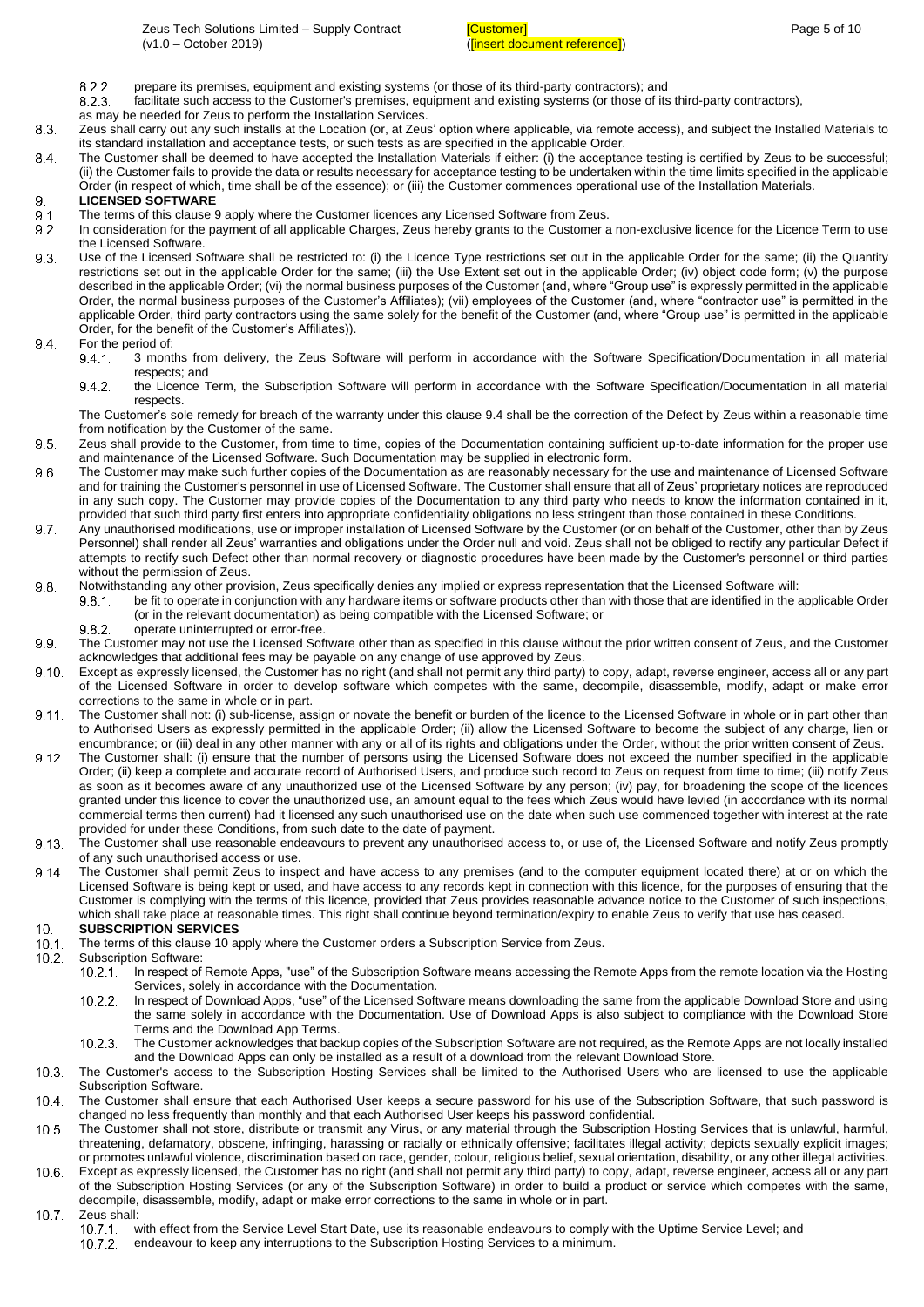- $10.8$ In the event of a failure to comply with its obligations relating to the Subscription Services, Zeus will use all reasonable commercial endeavours to correct the same promptly, or provide the Customer with an alternative means of accomplishing the desired performance. Such correction or substitution constitutes the Customer's sole and exclusive remedy for any breach of this clause. The obligations in this clause shall not apply to the extent any failure is caused by: (i) a Force Majeure Event; or (ii) any Customer Default, in respect of which Zeus has no liability.  $10.9 -$ 
	- Zeus does not warrant that:<br>10.9.1 the Customer's us the Customer's use of the Subscription Services will be uninterrupted or error-free; or
	- the Customer's access to the Customer Data will be uninterrupted or error-free.  $10.9.2$
- <span id="page-5-0"></span>10.10. The following shall not reduce Availability: (i) availability of the portion of the circuit that does not transit the hosting provider's backbone network, as the Customer is responsible for its own internet access; (ii) Permitted Subscription Maintenance Events; (iii) Customer-caused or third party-caused outages or disruptions (except to the extent that such outages or disruptions are caused by those duly authorised third parties sub-contracted by Zeus to perform the Subscription Services); and (iv) outages or disruptions attributable in whole or in part to Force Majeure Events.
- <span id="page-5-1"></span>10.11. Availability measurements are performed at 30 minute intervals and measure the Availability of an availability test page within the Subscription Software within 30 seconds. Availability measurement begins on the first day of the first calendar month, beginning on the Service Level Start Date. Uptime Service Level calculation shall be carried out by Zeus and is based on the monthly average percentage Availability, calculated at the end of each calendar month as the total actual minutes of Availability divided by total possible uptime minutes in the month. Zeus shall keep and shall send to the Customer, on request, full records of its Availability measurement activities under the Order.
- 10.12. If there is a Subscription Service Delivery Failure in a month, Zeus shall apply the applicable Service Credits to the Customer's account, subject to: (i) the Customer requesting it within 40 Business Days of the service-affecting event(s); and (ii) Service Credits in a given month being limited to the Service Credit Cap.
- 10.13. Zeus reserves the right to modify the Subscription Services in any manner which: (i) is necessary to comply with any Applicable Law or safety requirement; (ii) results from a Sourcing Issue; or (iii) does not materially affect the nature or quality of the same, and Zeus shall notify the Customer in any such event. Any other modification required by Zeus shall be implemented either: (i) by agreement between Zeus and the Customer; or (ii) upon no less than 6 months' written notice to the Customer.
- Zeus shall follow the archiving procedures for Customer Data as described in the Subscription Specification. However, it is the responsibility of Client to ensure Customer Data is appropriately backed-up.

#### <span id="page-5-2"></span> $11<sub>1</sub>$ **OPEN-SOURCE SOFTWARE**

- $11.1 -$ The terms of this clause [11](#page-5-2) apply where Open-Source Software is made available to the Customer pursuant to an Order.
- $11.2.$ The Customer acknowledges and agrees that:
	- $11.2.1$ Zeus is making such Open-Source Software available pursuant to the terms of the applicable Open Source Agreement and such software is provided "as is" and expressly subject to the disclaimer in clause [20.1;](#page-7-0)
	- $11.2.2$ any such Open-Source Software provided by Zeus may only be used according to the terms and conditions of the Open Source Agreement.
- $11.3$ The Customer shall comply with the terms of the Open Source Agreement.

#### <span id="page-5-3"></span> $12<sub>1</sub>$ **SOFTWARE MAINTENANCE SERVICES**

- $12.1$ The terms of this clause [12](#page-5-3) apply where the Customer orders Software Maintenance Services from Zeus.
- Zeus shall provide the Software Maintenance Services for the Supported Software remotely to the Customer in accordance with the description and  $12.2$ specification set out in the Key Terms.
- $12.3.$ The Customer shall be entitled to change the Location on no less than 20 Business Days' notice to Zeus/with the agreement of Zeus.
- $124$ On the Customer informing Zeus within Maintenance Support Hours of a Defect in the Supported Software, Zeus shall:
	- Attend remotely during Maintenance Support Hours; and  $12.4.1$
	- $12.4.2$ perform Included Corrective Maintenance of the Supported Software.
- $12.5$ On the Customer informing Zeus outside of Maintenance Support Hours of a Defect in the Supported Software, Zeus shall:
- $12.5.1$ attend to remotely the next business working day.
	- perform Additional Corrective Maintenance of the Supported Software.  $12.5.2.$
- $12.6$ With respect to Excluded Maintenance:
	- $12.6.1$ Zeus is not obliged to perform any Excluded Maintenance unless the Customer has agreed to pay the applicable Charges in respect of it; and
	- $12.6.2$ where Zeus is performing or has performed the Software Maintenance Services in circumstances where it is subsequently established that the Defect in the Supported Software was due to any of the Excluded Causes, Zeus may charge, and the Customer shall pay, the applicable additional Charges in respect of that work.
- 12.7. Any Charges for Additional Maintenance Services shall be calculated on a time and materials basis.

#### <span id="page-5-4"></span>**TRAINING SERVICES**  $13<sub>1</sub>$

- $13.1 -$ The terms of this clause [13](#page-5-4) apply where the Customer orders Training Services from Zeus.
- $13.2$ The Customer acknowledges and agrees that:
	- $13.2.1$ any individual identified in the applicable Order or otherwise may be replaced at any time with another qualified individual at Zeus' option; and
	- any materials provided in respect of Training Services are licensed to the Customer solely for the purposes of the receipt of such Training  $13.2.2$ Services by the Customer Personnel, unless and to the extent that wider use by other Customer Personnel is stated within the applicable Order.

#### $14$ **CHARGES**

- The price for Services is the price set out in the applicable Order. Where no price is quoted, it shall be:  $14.1$ 
	- set in accordance with the Agreed Charging Principles where applicable or the price set out in Zeus' published price list as at the Start Date  $14.1.1$ for performance of the relevant Services; or
		- where applicable in respect of Services, on a time and materials basis in accordance with the Standard Rates.
- Except where expressly agreed in writing to the contrary, the Charges shall not include travel or accommodation expenses, which shall become payable upon production of appropriate receipts.
- <span id="page-5-5"></span> $14.3$ If it is reasonably apparent that any of the pricing in the Key Terms is incorrect ("**Obvious Pricing Error**"), the Customer must notify Zeus of the same. When Zeus becomes aware of an Obvious Pricing Error, it shall promptly notify the Customer of the error together with the correct price ("**Correct Price**"). Following notification of the Correct Price, such price shall apply in place of the Obvious Pricing Error. If the Customer objects to the Correct Price, it may terminate the relevant Order on written notice to Zeus.
- $144$ Where a failure of the Customer to comply with its obligations in the Contract (including those set out in these Conditions, the Key Terms and the applicable Order) results in additional costs for Zeus and/or wasted time, Zeus may charge the Customer for the same on a time and materials basis. In order to calculate the same, Zeus' Standard Rates shall apply unless other rates are specified in the applicable Order.
- $14.5$ Unless otherwise specified to the contrary in the applicable Key Terms, Zeus will invoice the Customer as described in the table below:

| <b>Subscription Services</b>  | Monthly in advance |
|-------------------------------|--------------------|
| <b>Design Services</b>        | Monthly in arrears |
| <b>Configuration Services</b> | Monthly in arrears |
| <b>Installation Services</b>  | Monthly in arrears |
| Maintenance Services:         | Monthly in arrears |
| <b>Training Services</b>      | Monthly in advance |
| <b>Consultancy Services</b>   | Monthly in arrears |
|                               |                    |

14.6. If Services have not been performed as a result of the acts or omissions of the Customer, Zeus may invoice the same on the date upon which performance was attempted.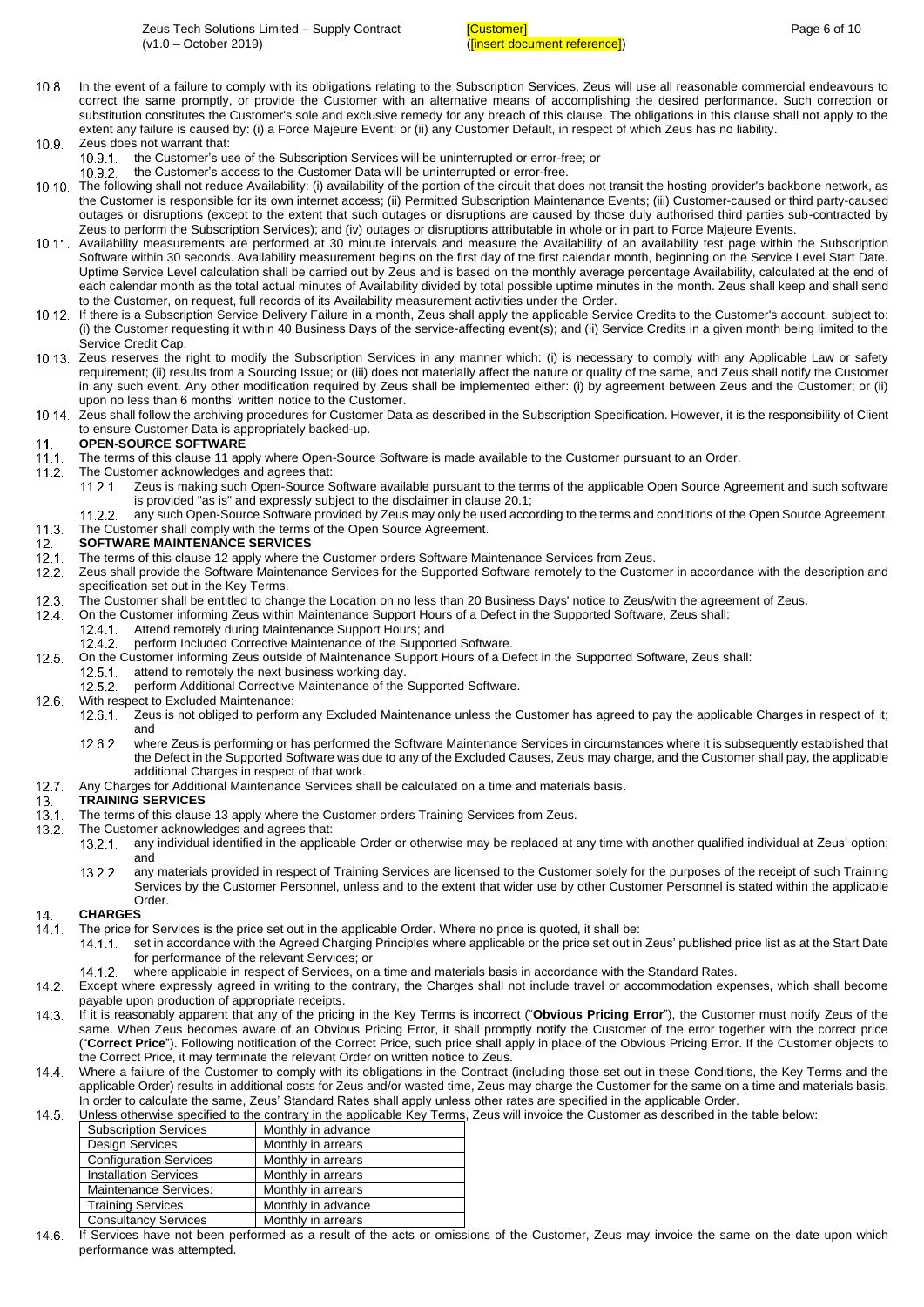- 14.7. The Customer shall pay each invoice which is properly due and submitted to it by Zeus within 14 days of invoice date (save in respect of charges for the provision of Transition Assistance, which shall be paid within 5 days of invoice date), to a bank account nominated in writing by Zeus. If Zeus has not received a payment which is validly due within such period, and without prejudice to any other rights and remedies it may have (but subject to any Applicable Law in force at the time which restrict or exclude the same):
	- $14.7.1$ Zeus may charge interest on a daily basis on such due amounts at an annual rate equal to 8% over the then current base lending rate of Natwest Bank Plc from time to time, commencing on the due date and continuing until fully paid, whether before or after judgment. Such interest shall accrue on a daily basis and be compounded quarterly; and 14.7

|  |  | Zeus may charge an administrative fee determined according to the value of the payment not received, calculated as follows: |
|--|--|-----------------------------------------------------------------------------------------------------------------------------|
|  |  |                                                                                                                             |

| -- |                               |                    |  |  |  |
|----|-------------------------------|--------------------|--|--|--|
|    | Value of payment not received | Administrative fee |  |  |  |
|    | Up to £999.99                 | £40                |  |  |  |
|    | £1,000 to £9,999.99           | £70                |  |  |  |
|    | £10,000 or more               | £100               |  |  |  |

- $14.8$ All Charges stated or referred to in the Key Terms and any Order are exclusive of:
	- $14.8.1$ value added tax or other sales taxes, which shall be added to Zeus' invoice(s) at the appropriate rate; and
	- $14.8.2.$ all packing, insurance and transport costs, which shall be paid by the Customer (unless the same is expressly stated to be included within the price in the applicable Order).
- $14.9$ Zeus may, without limiting its other rights or remedies, set off any amount owing to it by the Customer or any Affiliate against any amount payable by Zeus to the Customer.

#### 15. **INTELLECTUAL PROPERTY**

- $15.1 -$ Zeus warrants that it has, and will continue to have, all necessary rights in and to any and all Intellectual Property Rights that it purports to grant to the Customer pursuant to an Order. The Customer warrants to Zeus that Zeus' possession and use in accordance with this agreement of any materials (including third-party materials supplied by the Customer to Zeus) shall not cause Zeus to infringe the rights, including any Intellectual Property Rights, of any third party.
- $15.2.$ The Customer acknowledges and agrees that unless and to the extent expressly stated to the contrary in respect of Bespoke Software or Modified Software in the applicable Order, Zeus and/or its licensors own all Intellectual Property Rights in the Services and the Licensed Software.
- $15.3$ Where it is expressly stated in the applicable Order that any Intellectual Property Rights in Bespoke Software or Modified Software vest in the Customer ("**Transferring Intellectual Property Rights**"), the Customer hereby grants to Zeus a non-exclusive, worldwide, royalty free, sublicensable licence to use, modify, translate or otherwise exploit the Transferring Intellectual Property Rights in any manner whatsoever.
- Except as expressly stated herein, these Conditions do not grant the Customer any Intellectual Property Rights or any other rights or licences to, in or in respect of the Services or Licensed Software.
- $15.5 -$ Zeus acknowledges and agrees that the Customer and/or its licensors own all Intellectual Property Rights in the Customer Content. Except as expressly stated herein or as is necessary to perform Zeus' obligations under an Order, these Conditions do not grant Zeus any Intellectual Property Rights or any other rights or licences to or in respect of any Customer Content.
- $15.6$ Nothing in these Conditions shall be construed so as to prevent Zeus from using in the furtherance of its own business general know-how or expertise gained in its performance of an Order, provided that any such use does not constitute or result in a disclosure of any Confidential Information in breach of clause [16](#page-6-0) or infringement of any Intellectual Property Rights.

#### <span id="page-6-0"></span>16. **CONFIDENTIALITY**

- $16.1.$ Each party may be given access to Confidential Information from the other party, any member of its Group or any of its Affiliates in order to perform its obligations under an Order. A party's Confidential Information shall not include information that:
	- $16.1.1.$ is or becomes publicly known other than through any act or omission of the receiving party;
		- was in the other party's lawful possession before the disclosure; 16.1.2
		- $16.1.3.$ is lawfully disclosed to the receiving party by a third party without restriction on disclosure; or
	- is independently developed by the receiving party, which independent development can be shown by written evidence.  $16.1.4$
- $16.2.$ Subject to clause [16.4](#page-6-1) below, each party shall hold the other's Confidential Information (including any such information originating from any of its Affiliates or any other member of its Group) in confidence and, unless required by law, not make the other's Confidential Information available to any third party, or use the other's Confidential Information for any purpose other than the performance of its obligations under a Contract.
- $16.3.$ Each party shall take all reasonable steps to ensure that the other's Confidential Information to which it has access is not disclosed or distributed by its employees or agents in violation of these Conditions, save to other members of its Group, its Affiliates, or its professional advisors.
- <span id="page-6-1"></span>A party may disclose Confidential Information to the extent such Confidential Information is required to be disclosed by law, by any governmental or other regulatory authority or by a court or other authority of competent jurisdiction, provided that, to the extent it is legally permitted to do so, it gives the other party as much notice of such disclosure as possible and, where notice of disclosure is not prohibited and is given in accordance with this claus[e 16.4,](#page-6-1) it takes into account the reasonable requests of the other party in relation to the content of such disclosure.
- $16.5$ Neither party shall be responsible for any loss, destruction, alteration or disclosure of Confidential Information caused by any unconnected third party. Zeus acknowledges that the Customer Data is the Confidential Information of the Customer.  $166$
- $16.7.$ Zeus may publicise its involvement with the Customer for its own marketing purposes, and any such publication shall not constitute an unlawful disclosure of Confidential Information for the purposes of this clause [16.](#page-6-0)

# $\frac{17}{17}$  1. **DATA PROTECTION ARRANGEMENTS**

- The parties acknowledge that the factual arrangement between them dictates the classification of each party in respect of the Data Protection Legislation. However, the parties anticipate that the Customer shall act as a Controller and Zeus shall act as a Processor and in any such case:
	- $17.1.1$ Zeus shall be a Controller where it is collecting and using Personal Data in relation to the management of its Customer accounts; and
	- $17.1.2$ Zeus shall be a Processor where it is Processing Personal Data in relation to the Data Processing Particulars in connection with performing its obligations under an Order.
- Zeus shall comply with, and shall procure that any Affiliates comply with, the provisions of the Data Protection Legislation in relation to all Personal  $17.2.$ Data that is Processed by it in connection with an Order.
- $17.3$ Zeus shall be permitted to appoint sub-contractors, and to disclose Personal Data to them for Processing in accordance with the relevant Contract, provided always that the sub-contractor's right to Process the Personal Data terminates automatically on expiry or termination (for whatever reason) of the relevant Order for which the sub-contractor was engaged.

### **DATA PROCESSING OBLIGATIONS** 18

- $18.1.$ To the extent that Zeus is acting as a Processor for and on behalf of the Customer, it shall:
	- Process Personal Data for and on behalf of the Customer for the purposes of performing its obligations under an Order, and only in  $18.1.1$ accordance with the terms of that Order and any documented instructions from the Customer;
	- $18.1.2.$ notify the Customer immediately (and in any event within 24 hours of becoming aware of the same) if it believes (or ought reasonably to have been aware) that any of the Customer's written instructions infringe the Data Protection Legislation;
	- implement and maintain appropriate technical and organisational security measures which are sufficient to comply with at least the  $18.1.3.$ obligations imposed on the Customer by the Security Requirements;
	- 18.1.4 take all reasonable steps to ensure the reliability and integrity of any Zeus Personnel who shall have access to the Personal Data;
	- ensure that access to the Personal Data is restricted to only those members of Zeus' Personnel who require it in order to discharge Zeus'  $18.1.5.$ obligations under an Order;
	- 18.1.6 notify the Customer promptly (and in any event within 2 Business Days) following its receipt of any Subject Access Request or correspondence from the UK Information Commissioner's Office or any other European data protection authority, and together with such notices, shall provide a copy of such Subject Access Request or correspondence and reasonable details of the circumstances giving rise to it; and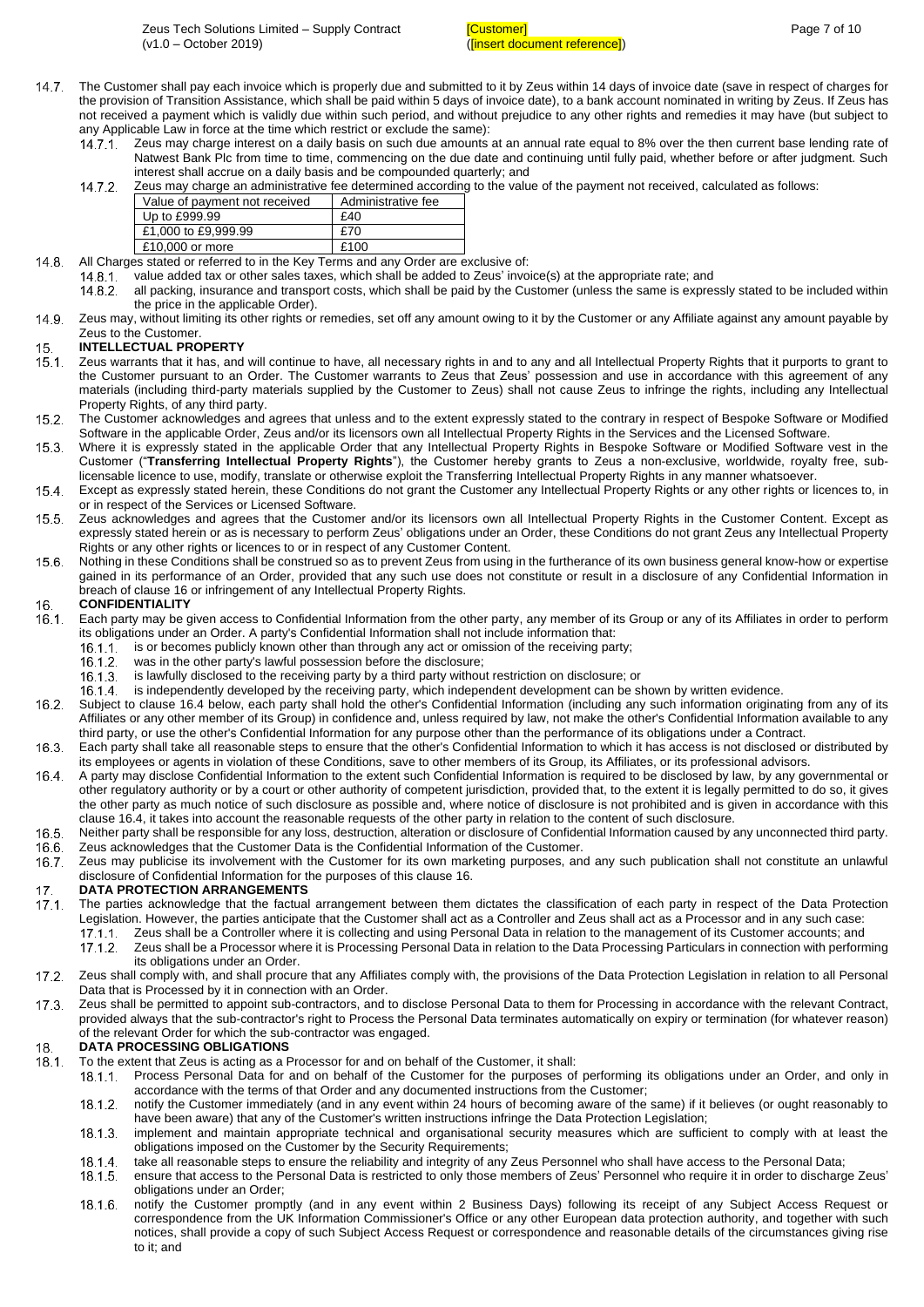- $18.1.7.$ with respect to a Subject Access Request, not disclose any Personal Data in response without the express written authorisation of the Customer.
- 18.2 Where Zeus becomes aware (or reasonably should have become aware) of an actual or suspected Personal Data Breach, it shall:
	- notify the Customer as soon as is practicable, but in any event within 48 hours, including details of how the breach occurred and what  $18.2.1$ Personal Data may have been compromised;
		- implement any measures necessary to restore the security of compromised Personal Data; and 1822
	- 18 2 3 assist the Customer to make any notifications to the UK Information Commissioner's Office and affected Data Subjects.
- Except to the extent required by Applicable Law, upon the termination of an Order for any reason, or earlier if instructed in writing by the Customer to do so, Zeus shall cease Processing all Personal Data and return and/or permanently and securely destroy so that it is no longer retrievable (as directed in writing by the Customer) all Personal Data and all copies in its possession or control (and it shall provide the Customer with a certificate signed by a duly authorised representative confirming it has done so). Where the Customer makes any such request prior to the termination of an Order, and it serves to hinder or prevent Zeus' obligations thereunder, the Order shall continue despite such reduced performance, and the Charges which have been paid or which will become payable shall not be affected thereby.

#### <span id="page-7-1"></span>10 **FREEDOM OF INFORMATION ACT**

- If the Customer receives a request under the Freedom of Information Act 2000 ("**FOIA**") or any similar legislation which may require the disclosure  $19.1$ by it of any information it holds relating to Zeus (whether or not such information is Confidential Information), the Customer will immediately notify Zeus of:
	- $19.1.1$ the request;
	- the Customer's opinion as to whether or not any information relating to Zeus might be disclosed;  $19.1.2.$
	- 19.1.3. whether (and, if so, when) the Customer intends to make the disclosure. If the Customer does not initially intend to make the disclosure, but later changes its mind, the Customer shall immediately notify Zeus.
- $19.2.$ The Customer agrees that it will not disclose any information relating to or provided by Zeus where one of the exemptions to the obligations to provide information under FOIA (or any similar legislation) applies.
- $19.3.$ The Customer will provide Zeus with at least 10 Business Days' written notice that it intends to disclose any information, prior to disclosing any information under FOIA (or any similar legislation).
- 19.4. The Customer agrees to keep Zeus informed as to the progression of any request to which this clause [19](#page-7-1) relates.
- $19.5.$ If the Customer requires Zeus' assistance in dealing with a request the Customer may receive under FOIA or any similar legislation, the Customer agrees to pay Zeus its reasonable costs incurred in assisting the Customer, including payment for both personnel time spent in providing the assistance and any disbursements and expenses Zeus incurs.

#### 20. **WARRANTIES, INDEMNITIES & LIMITATION OF LIABILITY**

- <span id="page-7-0"></span> $20.1.$ All representations or warranties (whether written or oral, express or implied by statute, common law or otherwise) apart from those expressly set out in these Conditions are hereby excluded. In particular, but without prejudice to the generality of the foregoing, Zeus makes no representation or gives any warranty (whether express or implied, statutory and/or otherwise), and will have no liability, regarding the fitness of the Services or Licensed Software for any purpose, whether or not such purpose is disclosed to Zeus.
- $20.2.$ The Customer hereby indemnifies Zeus from and against any and all liabilities, costs, expenses, damages and losses (including any direct, indirect or consequential losses, loss of profit, loss of reputation and all interest, penalties and legal and other reasonable professional costs and expenses) suffered or incurred by Zeus in connection with:
	- Zeus' storage/handling of any Customer Data and the Customer's use of the same through the Subscription Services;  $20.2.1$
	- any failure of the Customer to obtain appropriate licences and/or consents in accordance with its obligations under these Conditions or any  $20.2.2$ subsequent revocation or non-renewal of any such licence and/or permit;
	- 20.2.3 any failure of the Customer to ensure its compliance with Applicable Law in accordance with its obligations under these Conditions;
	- any use of the Services or the Licensed Software by Client other than as envisaged under the Contract; 20.2.4
	- 20.2.5 the Customer's breach of any Open Source Agreement;
	- 20.2.6 a failure of an Authorised User to comply with the Download Store Terms or the Download App Terms; and
	- $20.2.7$ any other Customer Default.
- $20.3$ Zeus shall defend the Customer, its officers, directors and employees against any claim that the Licensed Software or Services infringe any United Kingdom patent effective as of the Start Date, copyright, trade mark, database right or right of confidentiality, and shall indemnify the Customer for any amounts finally awarded against Client in judgment or settlement of such claims, provided that:
	- $20.3.1$ Zeus is given prompt notice of any such claim:
	- the claim does not result from the Customer's failure to install an update or new version of any Licensed Software as soon as is practicable 20.3.2 following its release by Zeus;
	- 20.3.3 the Customer provides reasonable co-operation to Zeus in the defence and settlement of such claim (at Zeus' expense, provided such expenses are reasonable and can be evidenced to Zeus' satisfaction); and
	- 20.3.4 Zeus is given sole authority to defend or settle the claim.

In the defence or settlement of any claim, Zeus may procure the right for the Customer to continue using the Licensed Software or Services, replace or modify the Licensed Software or Services so that they become non-infringing or, if such remedies are not reasonably available, terminate the Order on 2 Business Days' notice to the Customer without any additional liability or obligation to pay liquidated damages or other additional costs to the Customer. In no event shall Zeus, its employees, agents and sub-contractors be liable to the Customer to the extent that the alleged infringement is based on: (a) a modification of the Licensed Software or Services by anyone other than Zeus; (b) the Customer's use of the Licensed Software or Services in a manner contrary to the instructions given to the Customer by Zeus; or (c) the Customer's use of the Licensed Software or Services after notice of the alleged or actual infringement from Zeus or any appropriate authority. The foregoing states the Customer's sole and exclusive rights and remedies, and Zeus' (including its employees', agents' and sub-contractors') entire obligations and liability, for infringement of any patent, copyright, trade mark, database right or right of confidentiality.

- 20.4. The following provisions set out the entire financial liability of either party (including any liability for the acts or omissions of its employees, agents and sub-contractors) to the other in respect of:
	- 20.4.1 any breach of these Conditions howsoever arising; and
	- any representation, misrepresentation (whether innocent or negligent), statement or tortious act or omission (including negligence) arising 20.4.2 under or in connection with an Order.
- <span id="page-7-2"></span> $20.5.$ 
	- Nothing in these Conditions shall limit or exclude Zeus' or the Customer's liability for:<br>20.5.1. death or personal injury caused by its negligence, or the negligence of its e death or personal injury caused by its negligence, or the negligence of its employees, agents or sub-contractors;
		- fraud or fraudulent misrepresentation; and  $20.5.2$
		- any other liability which cannot be limited or excluded by Applicable Law. 20.5.3.
- <span id="page-7-3"></span> $20.6$ In the event of a Default by Zeus, Zeus' liability in respect of loss or damage to tangible property of the Customer shall not exceed £50,000.
- $20.7.$ Subject to clauses [20.5](#page-7-2) an[d 20.6,](#page-7-3) Zeus' liability in respect of loss or damage under a Contract in any 12 month period shall not exceed the lower of: a sum equal to the total Charges paid and payable to Zeus by the Customer under such Contract during the period of 12 months immediately 207.1 prior to the event giving rise to the claim, or
	- $2072$ £50,000
	- however that liability arises including breach of contract, tort, misrepresentation or breach of statutory duty.
- $20.8.$ Subject to clause [20.5,](#page-7-2) in no event will Zeus be liable to the Customer (whether in contract, tort, negligence or otherwise):
	- for any delay in performance of the Services or any failure to perform the Services that is caused or contributed to by a Force Majeure  $20.8.1$ Event or any Client Default
		- for any damage caused by errors or omissions in any information, instructions or scripts provided to Zeus by the Customer in connection 20.8.2 with the Managed Services, or any actions taken by Zeus at the Customer's direction;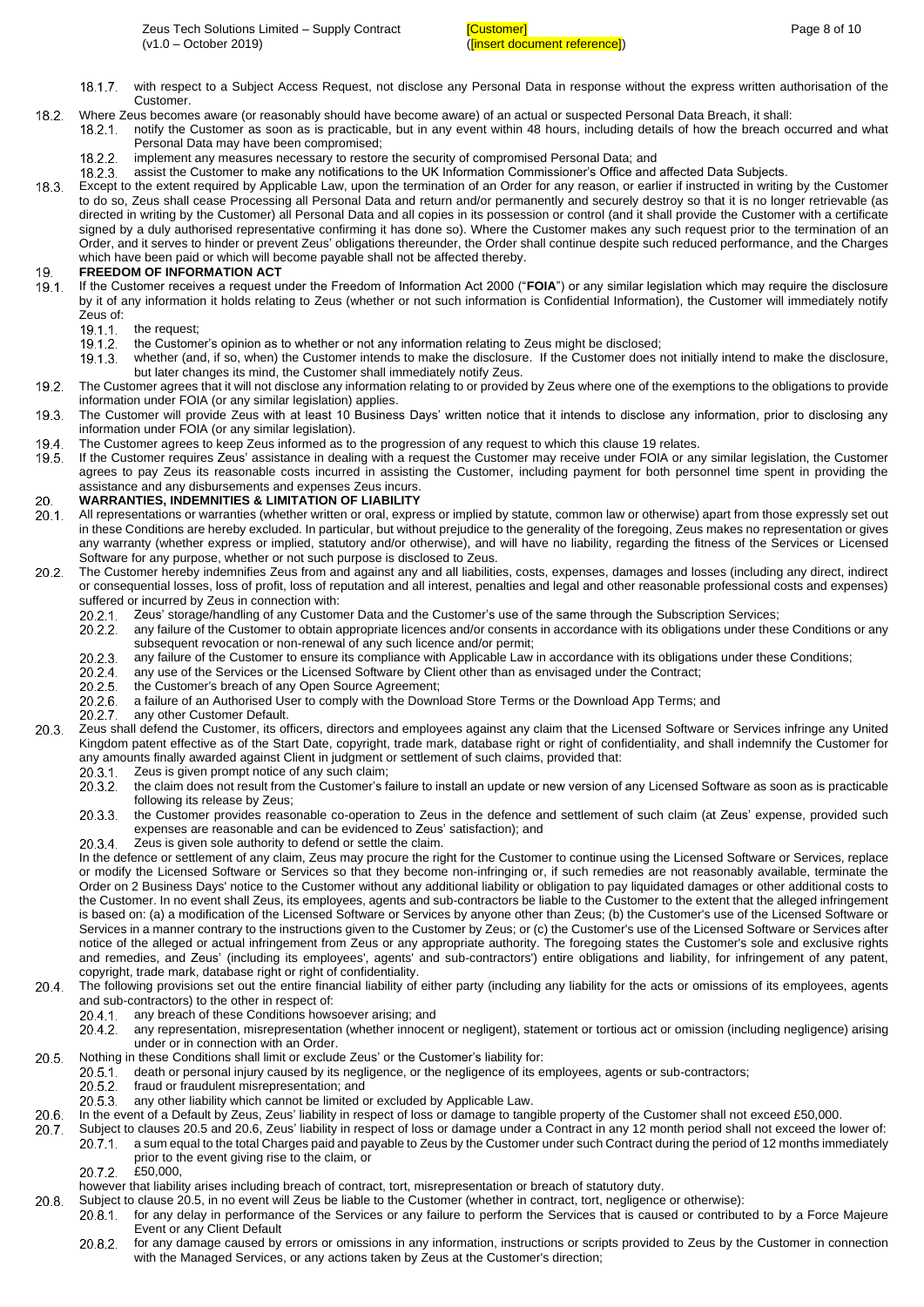- 20.8.3 for any loss not flowing directly and naturally in the ordinary course of events from its own act or omission;
- 20.8.4 for any loss of profit, revenue, use, anticipated savings, data, goodwill or opportunity or damage to reputation;
- 20.8.5 for any indirect, special or consequential loss or damage;
- to the extent that any delay in performing or failure to perform Zeus' obligations is due to a failure by the Customer to perform its own 20.8.6 obligations under an Order or if delay results from a failure by the Customer to comply with reasonable requests by Zeus for instructions, information or action required by it to perform its obligations within a reasonable time; or
- 2087 for the consequences of any acts or omissions of the Customer or the Customer Personnel.
- $20.9.$ In the event of any loss or damage to Customer Data, the Customer's sole and exclusive remedy shall be for Zeus to use reasonable commercial endeavours to restore the same from its latest back-up maintained by Zeus in accordance with the archiving procedure described in the Subscription Specification.
- 20.10. In no event shall Zeus be liable for any loss, destruction, alteration or disclosure of Customer Data caused by any third party (except those third parties sub-contracted by Zeus to perform services related to maintenance and back-up).

#### <span id="page-8-4"></span> $21$ **TERM AND TERMINATION**

- <span id="page-8-0"></span>21.1. The Contract shall commence on the Effective Date and continue for the Initial Contract Term unless terminated in accordance with its terms. The Contract may extend in accordance with any Contract Renewal Periods stated in the Key Terms.
- A Service provided pursuant to an Order shall commence on the Service Effective Date and continue for the Initial Service Term. The applicable Service may extend in accordance with any Extension Periods stated in the applicable Order.
- $21.3.$ Each Order forms a part of the Contract and so, termination of the Contract shall mean that any and all Orders are terminated at the same time.
- <span id="page-8-1"></span>Without prejudicing any other right or remedy available to it, either party may terminate the relevant Order with immediate effect by giving written 21.4
	- notice to the other party if:
		- the other party fails to pay any amount due under the Order on the due date for payment and remains in default not less than 10 Business  $21.4.1$ Days after being notified in writing to make such payment;
		- the other party commits a material breach of any other term of the Order which breach is irremediable or (if remediable) fails to remedy it 21.4.2 within a period of 10 Business Days after being notified in writing to do so (this clause [21.4.2](#page-8-1) only applies if Service Credits are not applicable); or
		- the other party repeatedly breaches any of the terms of the Order in such a manner as to reasonably justify the opinion that its conduct is 21.4.3. inconsistent with it having the intention or ability to give effect to the terms under the Order.
- <span id="page-8-2"></span> $21 -$ Without prejudicing any other right or remedy available to it, Zeus may terminate any Contract should an Insolvency Event occur.
- $21.6$ Without prejudicing any other right or remedy available to it, Zeus may terminate any Contract with immediate effect by giving written notice to the Customer if there is a change of control of the Customer (within the meaning of section 1124 of the Corporation Tax Act 2010).
- <span id="page-8-3"></span> $21.7.$ Without prejudicing any right to terminate which Zeus may have, Zeus will be entitled to suspend any Services without notice if:
- there is a Default on the part of the Customer; or  $21.7.1$
- $21.7.2$ any of the events set out in clauses [21.1,](#page-8-0) [21.5](#page-8-2) or [21.7](#page-8-3) occur in relation to the Customer.
- Zeus may rely on the suspension to relieve it from the performance of any of its obligations in each case to the extent the suspension prevents or  $21.8.$ delays the performance by Zeus of any of its obligations and Zeus shall not be liable for any costs or losses sustained or incurred by the Customer arising directly or indirectly from any failure or delay by Zeus to perform any of its obligations as set out in this clause. Zeus shall during the period of any suspension be entitled to refuse to release any IP Address used by the Customer allocated by Zeus.
- Where Zeus acquires the right to terminate or suspend Services under an Order pursuant to this clause [21,](#page-8-4) such right shall extend to any other  $21.9.$ Contracts concluded between the parties incorporating these Conditions, whether prior or subsequent to the Order under which the right of termination or suspension has arisen.
- 21.10. The Customer may terminate an Order immediately if there is a Manifest Pricing Error as detailed in Claus[e 14.3.](#page-5-5)
- 22 **CONSEQUENCES OF TERMINATION**
- On termination of this Contract for any reason:  $22.1.$ 
	- $22.1.1$ all rights granted to the Customer under the Contract shall cease;
	- $22.1.2$ for the avoidance of doubt, all rights granted to the Customer under any Open Source Agreement shall continue in accordance with the terms of that agreement;
	- $22.1.3$ the Customer shall cease all activities authorised by the Contract; and
	- 22.1.4 the Customer shall immediately pay any sums due to Zeus (including sums on a time and materials basis for any work in progress) without set off or deduction.
- $22.2$ On termination of an Order for any reason:
	- $22.2.1$ all rights granted to the Customer under the Order shall cease;
		- $22.2.2.$ for the avoidance of doubt, all rights granted to the Customer under any Open-Source Agreement shall continue in accordance with the terms of that agreement;
		- 22.2.3 the Customer shall cease all activities authorised by the Order; and
		- 22.2.4 the Customer shall immediately pay any sums due to Zeus under that Order (including sums on a time and materials basis for any work in progress) without set off or deduction.
- 22.3. Subject to Zeus' obligations with respect to any other Order which remains in force (following a termination of one or more Orders or a termination of a part of the Contract):
	- $22.3.1$ each party shall return and make no further use of any equipment, property, documentation and other items (and all copies of them) belonging to the other party; and
	- $22.3.2.$ provided all sums due to Zeus' Group from Customer's Group have been paid, Zeus shall make available to the Customer via Zeus' FTP site a copy of all Customer Data in a commonly-readable electronic format for a period of no more than 6 days following termination. After such period, Zeus may permanently delete all Customer Data residing on its systems.

#### 23. **ASSIGNMENT**

- $23.1.$ The Customer may not freely assign, sub-contract, charge or otherwise deal in any other manner with all or any of its rights or obligations under an Order without the consent of Zeus, such consent not to be unreasonably withheld or delayed.
- $23.2.$ Zeus may freely assign, sub-contract, charge or otherwise deal in any other manner with all or any of its rights or obligations under an Order without the prior written consent of the Customer.
- $23.3$ The Customer agrees that it shall co-operate and undertake all matters at Zeus' cost and expense that are necessary to novate or assign any Order or any parts thereof to any third party when requested to do so by the Customer.

#### **FORCE MAJEURE** 24

Neither party shall be in breach of a Contract nor liable for delay in performing, or failure to perform, any of its obligations under that Contract if such  $24.1$ delay or failure results from events, circumstances or causes beyond its reasonable control, including strikes; lock-outs or other industrial disputes (except with respect to that party's own employees); acts of God; war; riot; civil commotion; compliance with any law or governmental order, rule, regulation or direction; accident; fire, flood, or storm. In such circumstances the affected party shall be entitled to a reasonable extension of the time for performing such obligations, provided that if the period of delay or non-performance continues for 2 months, the party not affected may terminate the relevant contract (together with any other Order between the parties) by giving 10 Business Days' written notice to the other party.

#### 25. **NOTICES**

 $25.1$ A notice given pursuant to an Order shall be in writing, addressed to the place of business of the relevant party, directed to the named individuals given in the Order (if any) and shall be: (i) delivered personally; (ii) sent by e-mail; or (iii) sent by pre-paid special delivery.

#### $25.2.$ A notice is deemed to have been received:

- if delivered personally, at the time of delivery;  $25.2.1$ 
	- in the case of e-mail, at the time of transmission, provided a delivery notification is obtained evidencing delivery of the email; and $25.2.2.$